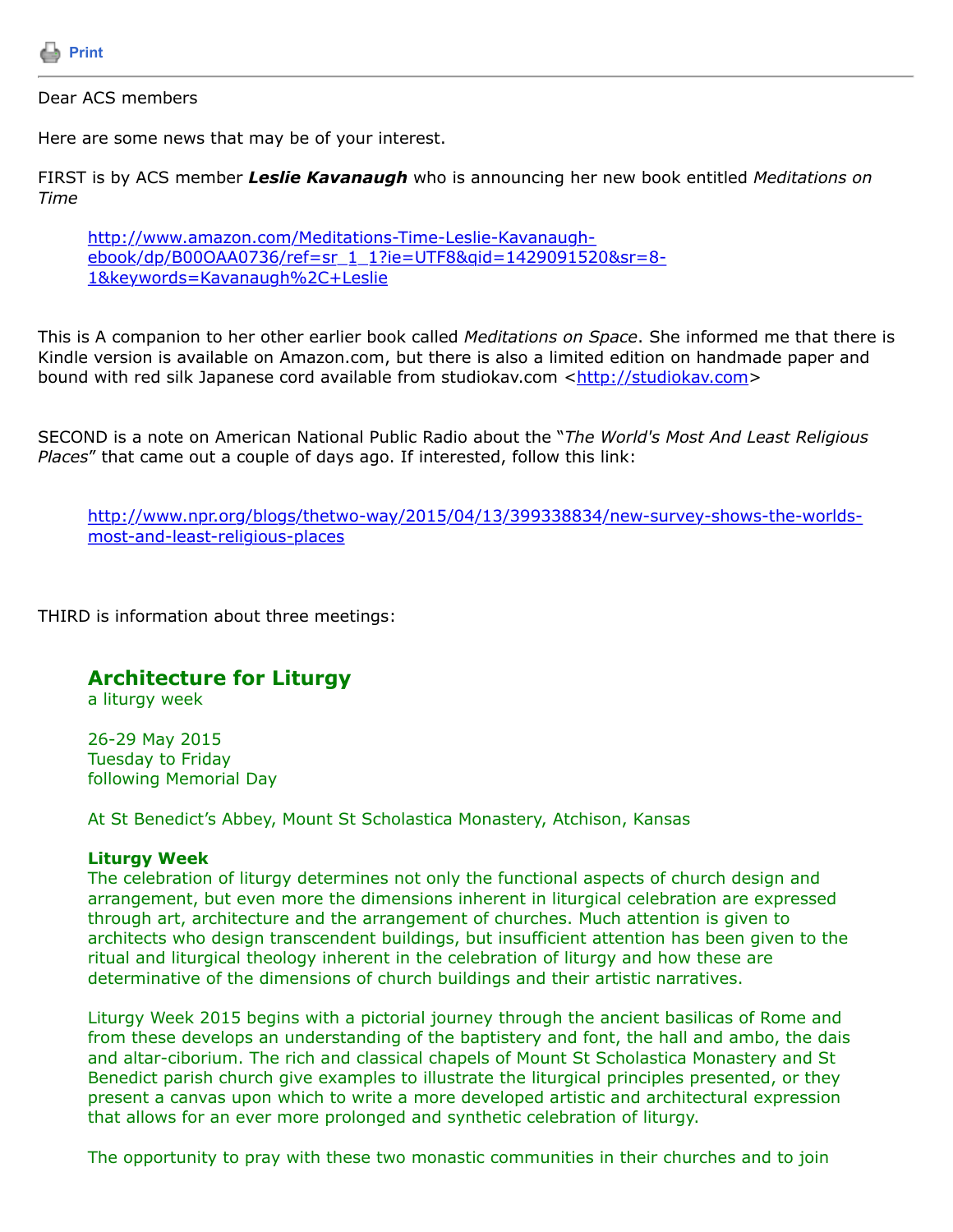them for meals in their monastic refectories (dining rooms) gives greater insight into the communities that shaped their respective places of worship and that are shaped by them as well.

Liturgy Week 2015 is intended for anyone interested in the dimensions inherent in liturgy that prompt a fuller celebration which in turn requires a more developed architectural and artistic expression. Liturgy Week 2015 is designed for:

‧ Parishioners preparing to renovate or build a church or chapel (send a group of parishioners)

‧ Architects desiring to deepen one's appreciation of the liturgical dimensions of design

‧ Diocesan directors of offices of worship or commissions that govern the building or renovation of churches

‧ Oblates desiring a deeper appreciation of their prayer life in its context.

The presentations will be clear and given in ordinary language for the informed person and will be richly illustrated by pictorial journeys. This accessibility gives direct and immediate access to the more inherent dimensions of liturgical celebrations.

For more information: <http://architectureforliturgy.com/liturgy-week-2015/>

----------------------------------------------------------------------------------

## **Reading Architecture Across the Arts and Humanities**

#### **An AHRC-Funded Interdisciplinary Conference University of Stirling,** U**K December 05 2015 - December 05 2015**

The organisers of this one-day multidisciplinary conference seek to solicit proposals for 20-minute papers that consider the creation, expression and representation of architecture, architectural space and the built environment from students and scholars working within all subject-areas across the Arts and Humanities. Papers should seek to address the creation, understanding, circulation and cultural impact of both real and imaginary sites of architectural construction throughout time, either in Britain or in other national and international contexts. Original and creative accounts of how architecture might variously be 'read' and interpreted across such disciplines as literature, law, history, art history, heritage studies, politics, film and media studies and philosophy are particularly welcome.

Possible topics may include, but are by no means limited to, the following:

• Historicism • Responses to, and recreations of,

the architectural past • Reflections upon architectural

styles and 'movements' • Assessments of architecture and

architectural practices • Representations of architecture

in film • Architecture and the law • Antiquarianism and architecture

• Architectural ruin and the tourist industry

• Architectural conservationism • The politics of architectural form • Literary representations of

architecture • Lives of architects • The aesthetics of architectural form • Historiography • Architectural Heritage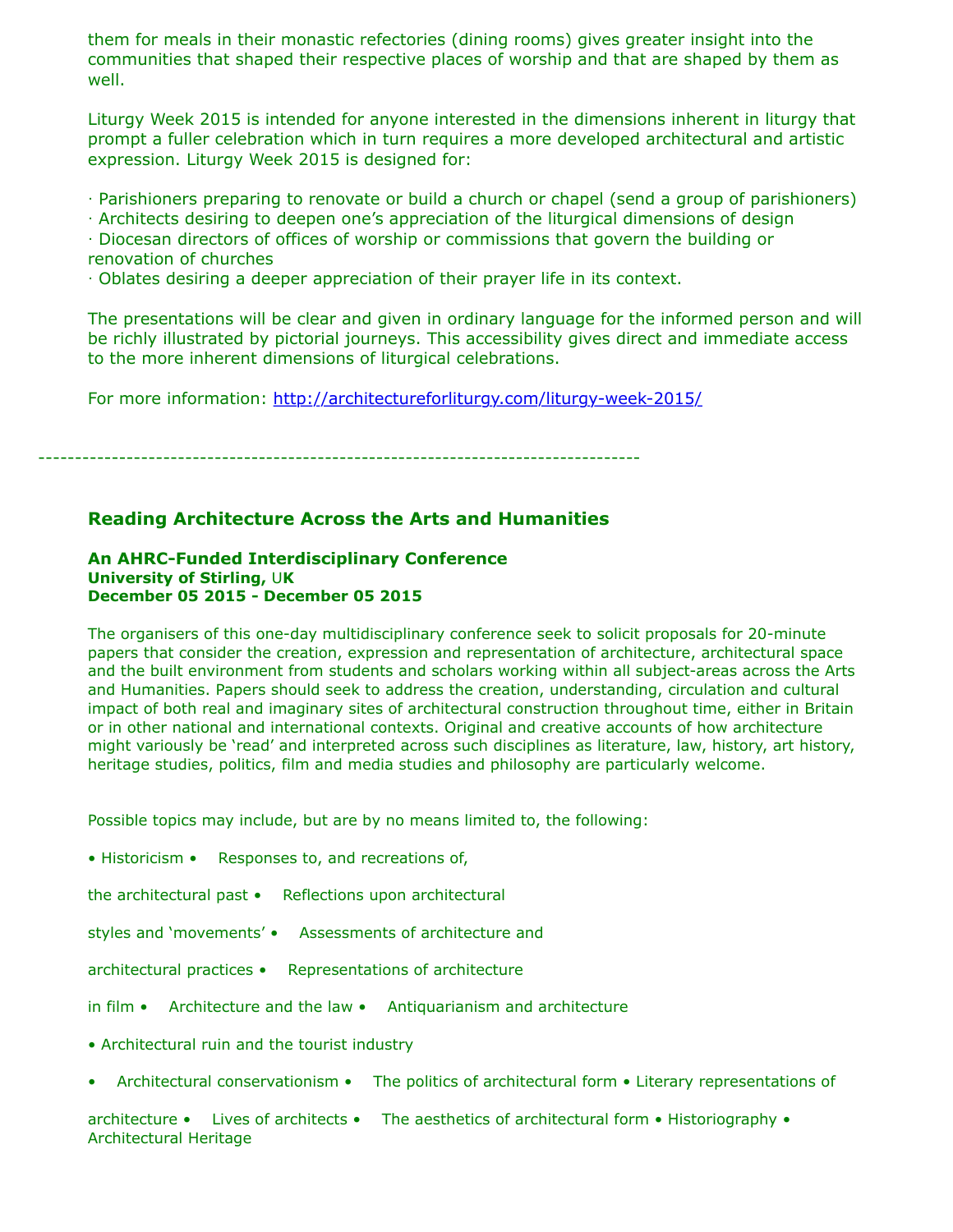300-word proposals should be emailed to the conference organisers Dr Dale Townshend and Dr Peter N. Lindfield ([architecture@stir.ac.uk\)](https://listserv.tamu.edu/cgi-bin/architecture@stir.ac.uk) by 26 September 2015.

The School of Arts and Humanities at the University of Stirling has generously agreed to fund a number of postgraduate travel-bursaries for this event. Please contact the conference organisers for further details.

----------------------------------------------------

**This Thing Called Theory 12th International Architectural Humanities Research Association Conference Leeds Beckett Universi**t**y November 19 2015 - November 21 2015**

**This conference proposes Theory as a form of architectural practice which opposes the instrumentalization of its use. It aims to explore the status of Theory in architecture through an examination of instances in current practice, and invites critical reconsiderations of the role of Theory in architecture, its successes and shortcomings. It seeks to trigger discussions, arguments and polemics aro***und this thing called Th***eo**ry.

 **CALL FOR** P**A***PERS This Thing Called T***heory 12th AHRA International Con**f**erence**

**[http://www.thisthingcalledthe](http://www.thisthingcalledthe/)**ory.org/

[http://cagd.co.uk/public/research/design\\_and\\_creati](http://cagd.co.uk/public/research/design_and_creati)**vity.php**

**Leeds Beckett** U**niversity**

**School of Art, Architecture and Design**

**Leeds, Un**i**ted Kingdom**

**19th-21st** N**ovember 2015**

**This conference proposes Theory as a form of architectural practice which opposes the instrumentalization of its use. It aims to explore the status of Theory in architecture through an examination of instances in current practice, and invites critical reconsiderations of the role of Theory in architecture, its successes and shortcomings. It seeks to trigger discussions, arguments and po***lemics around this thing* ca**lled The**o**r**y.

#### **SYNOPSIS**

 Since the Architectural Humanities Research Association was created twelve years ago to promote and develop research in the architectural humanities, the practices of architecture have transformed and diversified, and so has the relationship between the designs, representations and makings of architecture and their surrounding discourses.

After semiotics, psychoanalysis, deconstruction's flirt with Derridean philosophy, and Deleuzian redefinitions of folds and diagrams, the impact of the digital in architecture seemed to have vanquished the 'need' for architecture to refer to discourses from the humanities. Whilst concerns of the humanities are converging with the sciences, they are also simultaneously diverging and dissipating with notions of network, apparatus and agency. The recent imperative in architecture to withdraw from claims of singular design visions has also been characterised by the gathering of individuated credits and subjecting to commodified distribution in the production of theory.

Today, in an age of extreme specialization and thus far inconceivable intersections of fragmented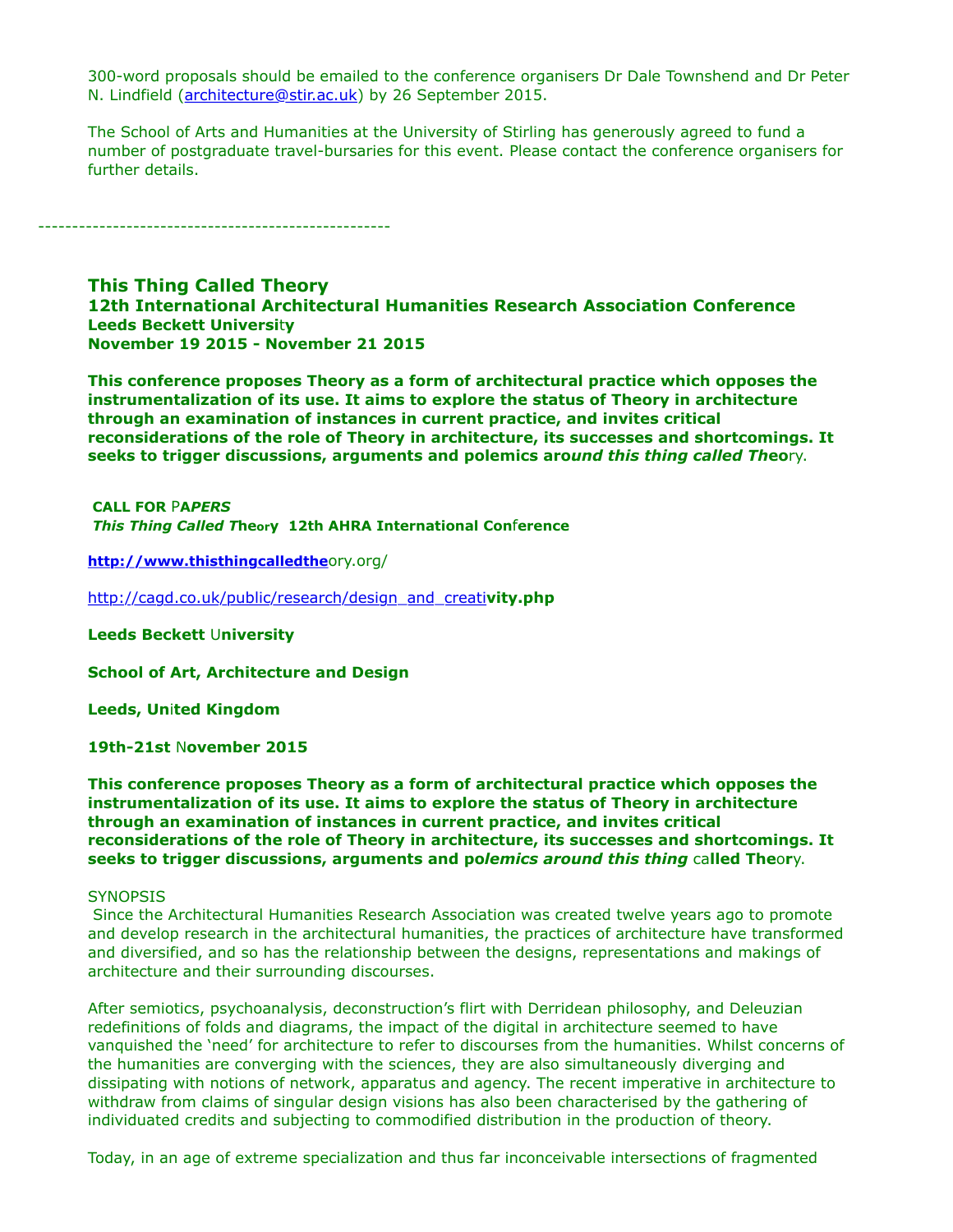strands of knowledge, architecture continues to reinvent itself. As architecture reconsiders its status as a discipline in relation to digital technologies, material sciences, biology and environmental transformations, it continues to resort to and introject thoughts and practices developed 'outside' architecture. It is indeed the very openness and connectedness of architecture that can offer a line of continuity in the ongoing process of self-definition and reinvention that has always characterized architecture as a practice of the multiple and of the critical. As a discipline that never simply makes physical environments, architecture will continue to act in and through all its intersections with its 'other' as a critical a**nd cultural age**nt.

### CALL FOR PAPERS

While architecture's discourse seemed to have been muted with the shift from the alphabet to the algorithm (Mario Carpo, 2011), it has more recently emerged that even for the digital it is already not only possible but indeed necessary to construct an archaeology (Greg Lynn, 2013), and this has to be both hist*ori*cal and critical. Log's 'Stocktaking' issue (summer 2013) borrowed Reyner Banham 1960's instrumental opposition of tradition and technology to resume (or restart) a critical discourse on contemporary architectural practices, attempting to relate them to recent and not so recent disciplinary pasts, while the 'Ways to Be C*ritica*l' pr*oposed* by Volume 36 (Archis 2013, no. 2) seems to reduce the issue of criticality to a series of positions of militant criticism.

 Beyond the mediatory function of theory (Michael Hays, 2000) and its problematic tag of authorship and authority (Giorgio Agamben, in 'What is a Paradigm', 2002), this conference proposes that theory, far from dead, extinct or rejected, remains crucial to the discipline. In the age of post-digital architecture and *digital materiality, Th*is Thing Called Theory aims to explore current **practices of theory.**

**This conference proposes Theory as a form of architectural practice which opposes the instrumentalization of its use. It aims to explore the status of Theory in architecture through an examination of instances in current practice, and invites critical reconsiderations of the role of Theory in architecture, its successes and shortcomings. It seeks to trigger discussions, argumen***ts and polemics around t***h**i**s** thing called Theory.

We have identified three main areas for discu**ssion and argumentation:**

**THIS T**H**I**NG CALLED THEORY THOUGHT Theory as Criticism Theory as Ar**chitec**ture Theory as History

ACTION Theory as Politics The**ory as Prax**is Theory as Material

**SPECULATION** Theory as Utopia Theory as Science Theory as Media

We invite individual and group proposals for 20 minute papers and full sessions from architectural historians, theorists, designers and practitioners, as well as those working on the issues identified in the synopsis from other disciplines, including film-making, art practice and performance.

We welcome contributions that explore contemporary developments and project future trends, as well as those that offer retrospective theoretical and critical interrogations.

Please send a 500 word abstract, including title, and a 50 word biographical note to

T.Stoppani@leedsbecke**tt.ac.uk and**